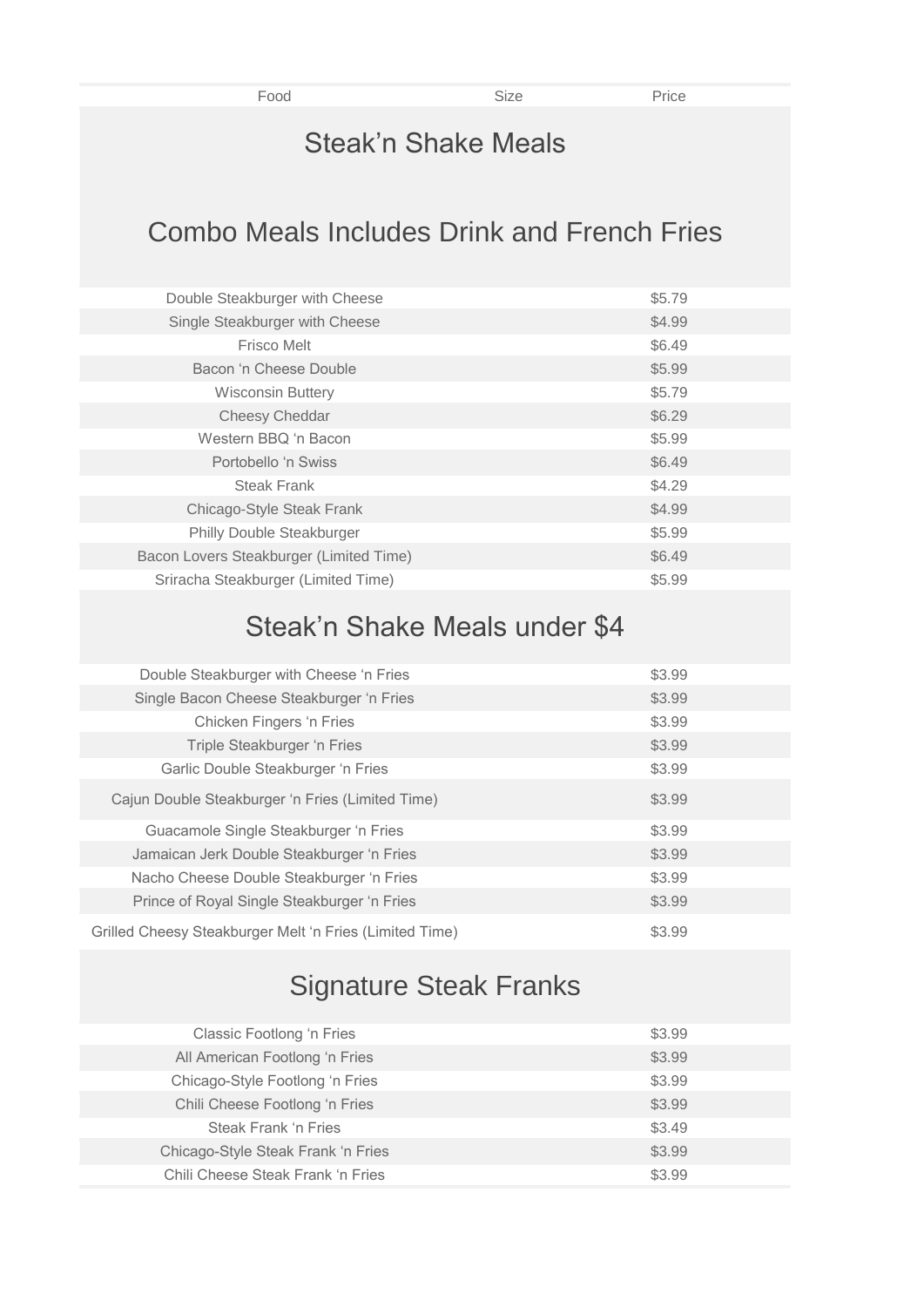# Steak'n Shake Salads 'n Sandwiches

| <b>Taco Salad</b>                            | \$3.99 |
|----------------------------------------------|--------|
| Grilled Chicken Taco Salad                   | \$4.99 |
| <b>Grilled Chicken Salad</b>                 | \$5.79 |
| <b>Fried Chicken Salad</b>                   | \$5.79 |
| Spicy Chicken Sandwich - Combo               | \$5.99 |
| Grilled Chicken Sandwich - Combo             | \$5.99 |
| 3 Steakburger Shooters <sup>®</sup> 'n Fries | \$3.99 |
| 3 Cheese Steakburger Shooters® 'n Fries      | \$4.28 |
| Steakburger Shooter                          | \$0.89 |
| Steakburger Shooter with Cheese              | \$0.99 |
| Turkey Club 'n Fries                         | \$5.79 |
| Grilled Cheese Sandwich 'n Fries             | \$3.49 |
| Spicy Chicken Sandwich 'n Fries              | \$4.99 |
| Grilled Chicken Sandwich 'n Fries            | \$4.99 |
| <b>BLT</b> 'n Fries                          | \$3.99 |
|                                              |        |

# Steak'n Shake Classic Melts

#### Served with Fries

| American Melt              |             | \$5.49 |  |
|----------------------------|-------------|--------|--|
| <b>Grilled Cheese Melt</b> |             | \$3.99 |  |
| <b>Frisco Melt</b>         |             | \$5.49 |  |
| Patty Melt                 |             | \$5.49 |  |
| Chicken Melt               |             | \$5.99 |  |
|                            | Chili       |        |  |
| Genuine Chili              | Cup         | \$2.29 |  |
| Genuine Chili              | <b>Bowl</b> | \$2.99 |  |
| Chili Mac                  |             | \$3.99 |  |
| Chili 5-Way                |             | \$4.99 |  |
| Chili 3-Way                |             | \$3.99 |  |
| Chili Mac Supreme          |             | \$4.99 |  |
| Chili Deluxe               | Cup         | \$2.99 |  |
| Chili Deluxe               | <b>Bowl</b> | \$3.99 |  |

# Steak'n Shake Sides

| Small   | \$1.79 |  |
|---------|--------|--|
| Regular | \$1.99 |  |
| Large   | \$2.59 |  |
| Small   | \$2.29 |  |
| Regular | \$2.99 |  |
| Large   | \$3.59 |  |
|         |        |  |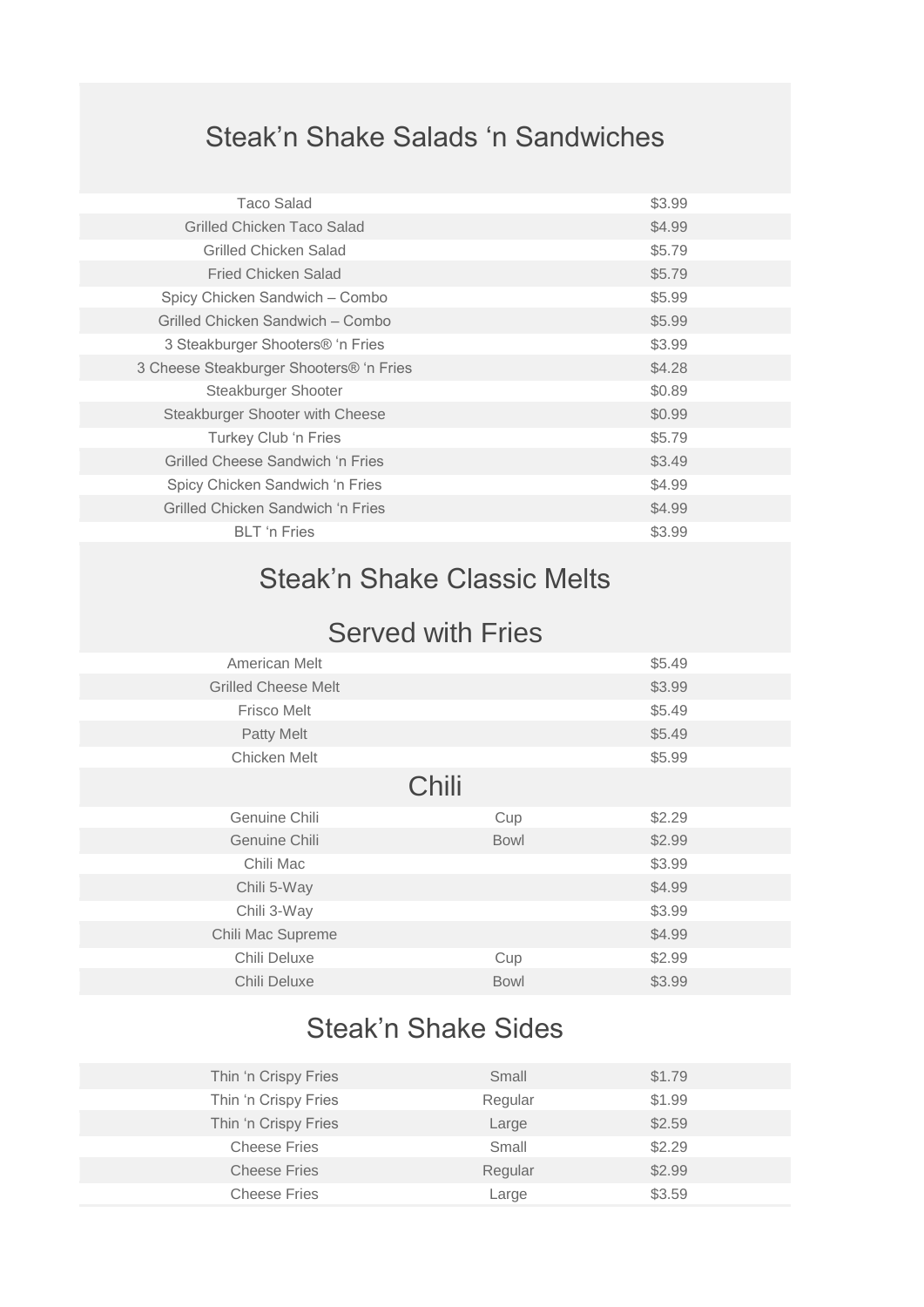| <b>Chili Cheese Fries</b>                                                                       | Small       | \$2.79 |
|-------------------------------------------------------------------------------------------------|-------------|--------|
| <b>Chili Cheese Fries</b>                                                                       | Regular     | \$3.49 |
| <b>Chili Cheese Fries</b>                                                                       | Large       | \$4.79 |
| Cajun, Parmesan 'N Garlic, Salt 'N Vinegar or Sea Salt 'N<br><b>Cracked Black Peppers Fries</b> | Small       | \$2.08 |
| Cajun, Parmesan 'N Garlic, Salt 'N Vinegar or Sea Salt 'N<br><b>Cracked Black Peppers Fries</b> | Regular     | \$2.38 |
| Cajun, Parmesan 'N Garlic, Salt 'N Vinegar or Sea Salt 'N<br>Cracked Black Peppers Fries        | Large       | \$3.08 |
| Onion Rings                                                                                     | Regular     | \$2.29 |
| Onion Rings                                                                                     | Large       | \$2.99 |
| Garden Salad                                                                                    |             | \$1.99 |
| Vegetable Soup                                                                                  | Cup         | \$2.29 |
| Vegetable Soup                                                                                  | <b>Bowl</b> | \$2.69 |
| <b>Creamy Coleslaw</b>                                                                          |             | \$1.79 |
| Applesauce                                                                                      |             | \$0.99 |
| <b>Baked Beans</b>                                                                              |             | \$1.99 |
| Cottage Cheese                                                                                  |             | \$1.99 |

# Steak'n Shake Drinks

| Iced Tea (Sweetened or Unsweetened) | Any Size | \$1.00 |  |
|-------------------------------------|----------|--------|--|
| Soft Drink                          | Regular  | \$1.79 |  |
| Soft Drink                          | Large    | \$2.29 |  |
| Red Bull Energy Drink               |          | \$1.99 |  |
| <b>Pure Life Bottled Water</b>      |          | \$1.79 |  |
| <b>Premium Blend Coffee</b>         | Regular  | \$1.00 |  |
| <b>Premium Blend Coffee</b>         | Large    | \$1.49 |  |
| Hot Tea                             |          | \$1.00 |  |
| <b>Hot Chocolate</b>                |          | \$1.39 |  |
| Milk or Chocolate Milk              |          | \$1.59 |  |

# Steak'n Shake Milkshakes

| Classic (Chocolate, Vanilla, Strawberry, Banana, Mocha, Hershey's |  |
|-------------------------------------------------------------------|--|
| Special Dark, or Orange Freeze)                                   |  |

\$2.99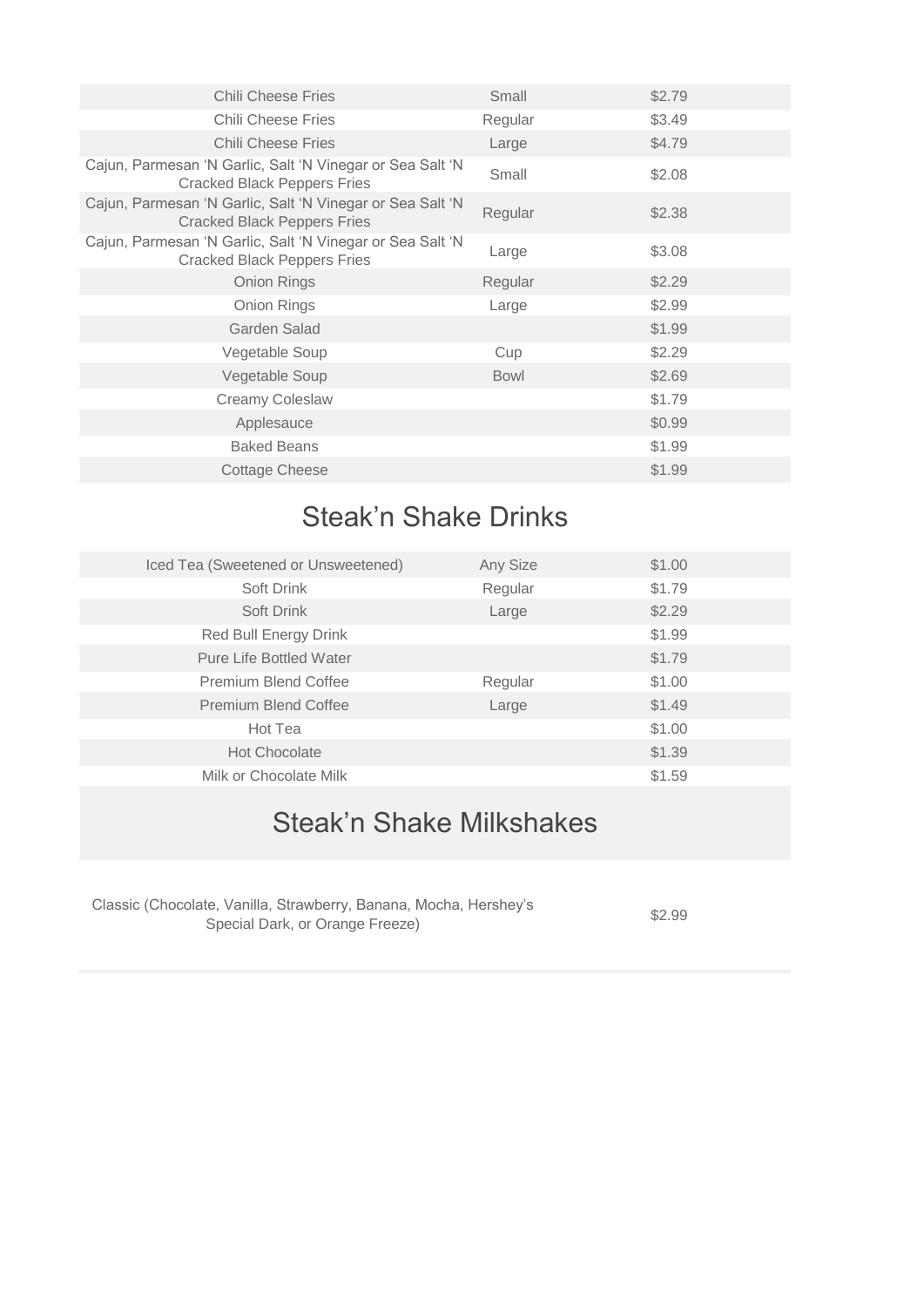Specialty (Nutella, Chocolate Covered Strawberry, Birthday Cake, Snickers®, Salted Caramel, Chocolate Banana, Strawberry Banana, Ultimate Banana, Turtle Caramel Nut, Peanut Butter Cup, Chocolate Chip Cookie Dough, M&Ms, Mint Cookies 'n Cream, Cookies 'n Cream, Double Chocolate Fudge, Butterfinger, Heath, Very Berry Strawberry, Chocolate Fudge Brownie, White Chocolate, or Egg Nog)

\$3.69

Side By Side® (Vanocolate®, Strawnilla®, Banocolate® or Strawnana®)

\$3.49

#### Steak'n Shake Desserts

| Sundae                               | \$2.49 |
|--------------------------------------|--------|
| Oreo <sup>®</sup> Ice Cream Sandwich | \$0.99 |
| Root Beer Float                      | \$2.59 |
| Brownie Fudge Sundae                 | \$2.99 |

#### Steak'n Shake Kids' Meals

#### Includes Soft Drink or Apple Juice and Choice of Fries or Applesauce

| Steakburger              | \$3.69 |
|--------------------------|--------|
| 2 Steakburger Minis      | \$3.99 |
| <b>Grilled Cheese</b>    | \$3.49 |
| Mini Corn Dogs           | \$3.69 |
| Macaroni & Cheese        | \$3.69 |
| <b>Chicken Fingers</b>   | \$3.99 |
| Hot Dog                  | \$3.99 |
| Kids' Classic Milk Shake | \$2.29 |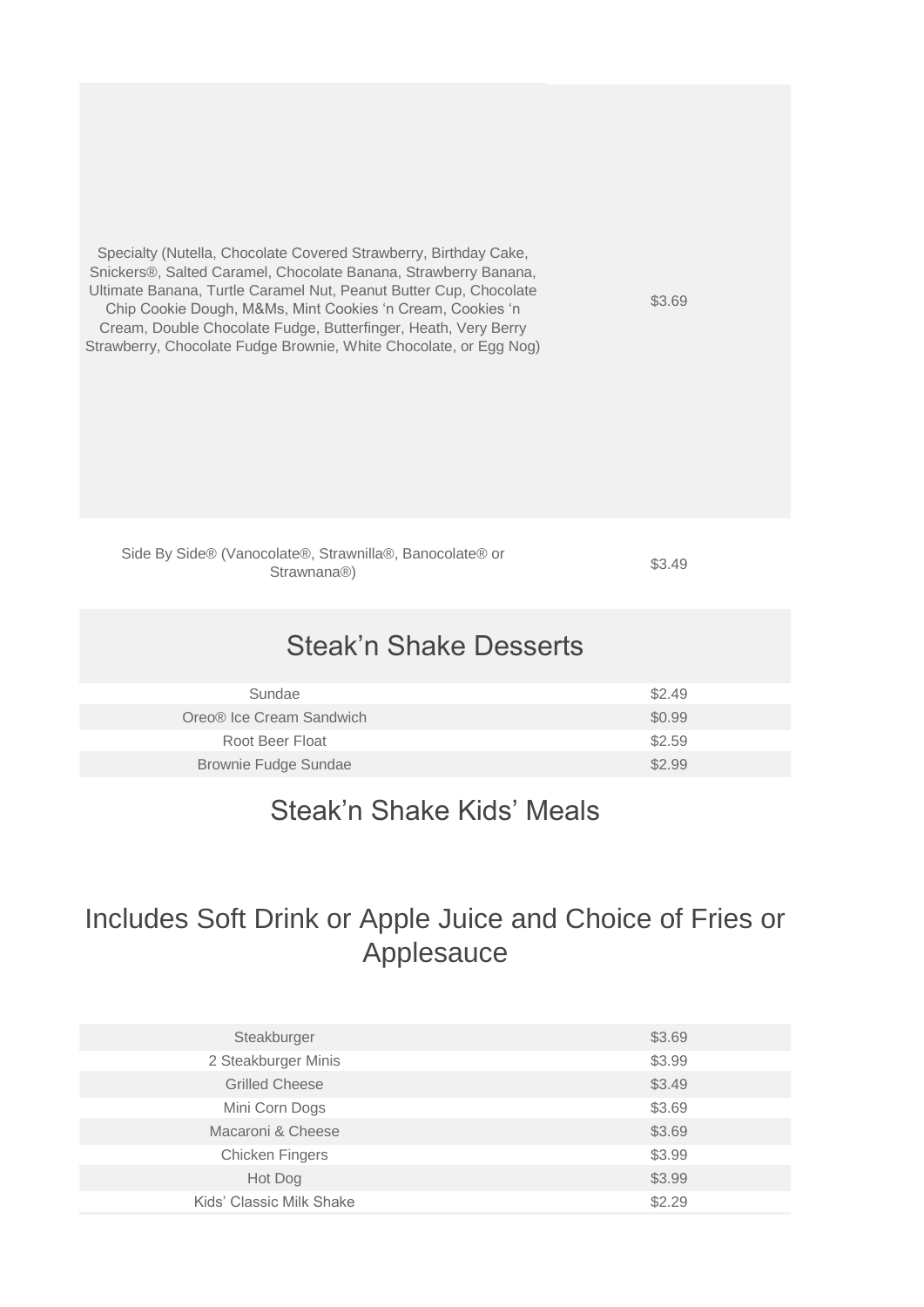| Kids' Specialty Milk Shake    | \$2.89 |
|-------------------------------|--------|
| Kids' Side by Side Milk Shake | \$2.79 |
| Kids' Soft Drink              | \$1.19 |

## Steak'n Shake Kids' Breakfast

| Egg, Bacon or Sausage 'n Toast |       | \$2.49 |  |
|--------------------------------|-------|--------|--|
| <b>Breakfast Minis</b>         | 2 Pc. | \$1.99 |  |
| <b>Chocolate Chip Pancakes</b> |       | \$2.49 |  |
| Silver Dollar Pancakes         |       | \$1.49 |  |
|                                |       |        |  |

## Steak'n Shake Breakfast Menu

#### Combo Includes Hash Browns and Coffee

| Sausage Biscuit                                             |       | \$1.49 |
|-------------------------------------------------------------|-------|--------|
| Sausage Biscuit - Combo                                     |       | \$3.49 |
| Sausage or Bacon Egg 'n Cheese Biscuit                      |       | \$2.49 |
| Sausage or Bacon Egg 'n Cheese Biscuit - Combo              |       | \$4.49 |
| Sausage 'n Egg Biscuit                                      |       | \$1.99 |
| Sausage 'n Egg Biscuit - Combo                              |       | \$3.99 |
| Sausage or Bacon Bagel Sandwich                             |       | \$2.79 |
| Sausage or Bacon Bagel Sandwich - Combo                     |       | \$4.79 |
| 2 Sausage or Bacon Breakfast Shooters                       |       | \$1.99 |
| 2 Sausage or Bacon Breakfast Shooters - Combo               |       | \$3.99 |
| Royale Steakburger                                          |       | \$4.29 |
| Royale Steakburger - Combo                                  |       | \$5.99 |
| Breakfast Taco (Sausage, Egg 'n Cheese)                     |       | \$0.99 |
| Breakfast Taco (Potato 'n Egg)                              |       | \$0.99 |
| Breakfast Bowl (Biscuit 'n Gravy)                           |       | \$2.49 |
| Breakfast Bowl (Sausage, Egg 'n Cheese with Hash<br>Browns) |       | \$1.99 |
| Fruit 'n Yogurt Parfait                                     |       | \$0.99 |
| <b>Buttermilk Biscuit</b>                                   |       | \$1.19 |
| <b>Hash Browns</b>                                          |       | \$1.79 |
| Sausage Gravy 'n Biscuit                                    | 1 Pc. | \$2.49 |
| Sausage Gravy 'n Biscuits                                   | 2 Pc. | \$3.49 |
| <b>Blueberry Pancakes</b>                                   |       | \$4.49 |
| <b>Chocolate Chip Pancakes</b>                              |       | \$4.49 |
| Cakes 'n Eggs Pancakes                                      |       | \$4.99 |

Breakfast Skillet (Country, California, Portobello 'n Sausage, or Steakburger Slinger Skillet)

\$5.99